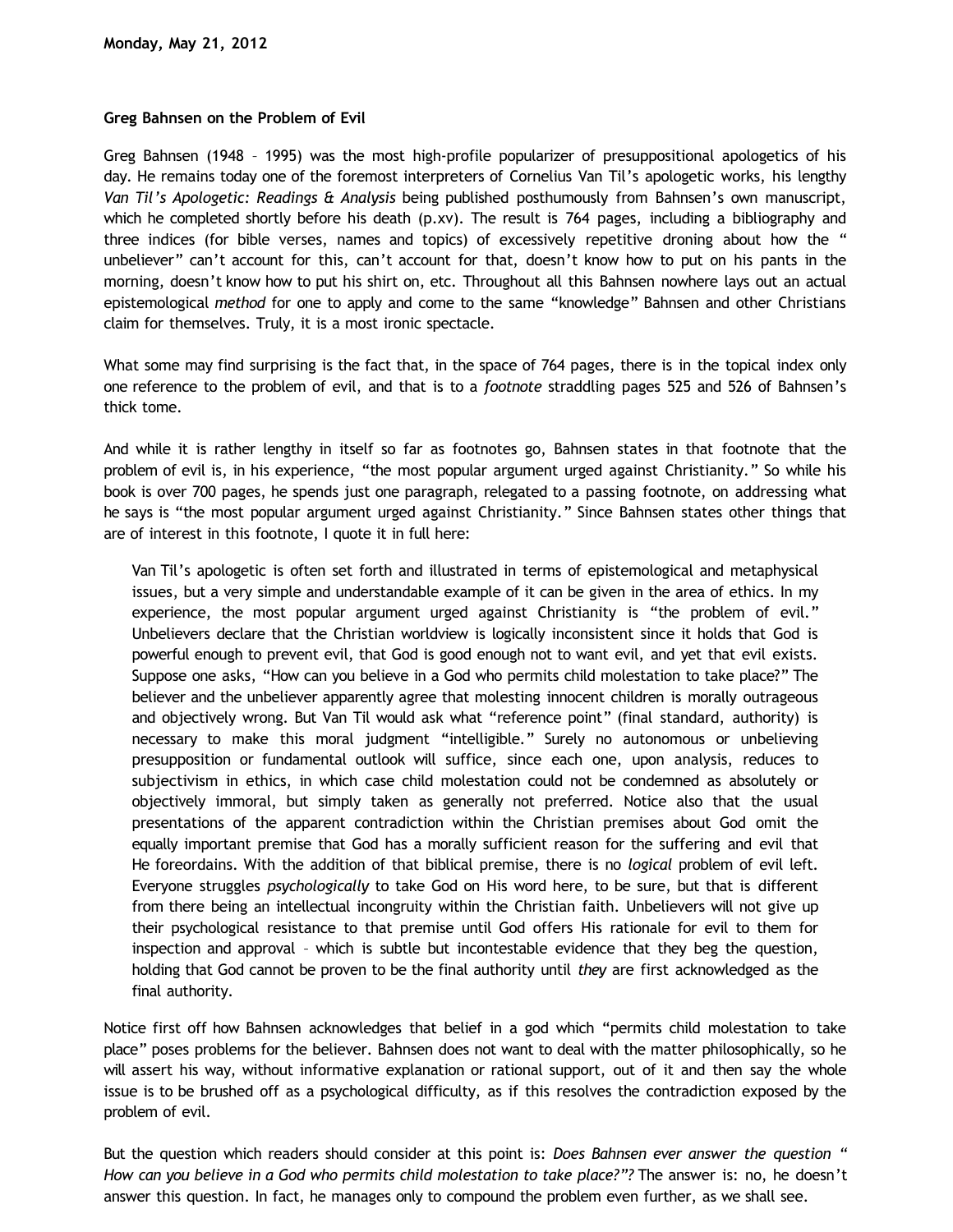Immediately after introducing this question, Bahnsen expresses his supposition that "the believer and the unbeliever apparently agree that molesting innocent children is morally outrageous and objectively wrong." But we should not be hasty in granting this to be the case. While Christian believers themselves are prohibited from having their own moral judgments about chosen actions (forming one's own moral judgments about chosen actions smacks of "autonomous reasoning," and this is condemned as "sin"; indeed, if the believer forms his own moral judgments about chosen actions, he might form judgments about the actions which Christianity attributes to its god, and this can only lead to more internal conflict for the believer's worldview), those who hold the view that it is wrong to violate another person's individual rights will find child molestation and any other form of initiating force morally condemnable. The Christian worldview does not hold to the doctrine of individual rights – it holds that man does not have a right to exist for his own sake, and makes allowances for rights-denying practices like slavery, taxation, and collectivism (see [here\)](http://bahnsenburner.blogspot.com/2012/05/answering-dustin-segers_19.html). To confirm this, notice how Christians who give reasons for condemning such violent acts as child molestation do not cite their violation of individual rights as the reason for condemning them, but rather their presumed violation of some god's moral laws. Rights are not an issue, so harming the child per se is not what's wrong according to Christianity. On the contrary, what's wrong is transgressing a supernatural consciousness's commandments.

Now it has been pointed out before (see [here](http://www.youtube.com/watch?v=fIOccBSlWYc&feature=relmfu), for instance) that there is no commandment in the bible prohibiting child molestation. Nor is there any overarching principle within Christianity which would cover this consistently so that such prohibition could be inferred. Christians may cite one or more of the many references to lust in the New Testament as a basis for condemning such activity. But this would assume that the perpetrator of the offence in question was molesting the child for his own sexual gratification, and this might not be the case. Indeed, the molester could be a Christian who believes his or her god has commanded the molestation, and that this command is a test of faith. Such a scenario is hardly without biblical precedent. The story of Abraham and Isaac is fundamentally similar to this. In [this segment of the](http://www.youtube.com/watch?v=fIOccBSlWYc&feature=relmfu) [April 15 Magic Sandwich Show](http://www.youtube.com/watch?v=fIOccBSlWYc&feature=relmfu) (at 9:30-9:34), Christian apologist Sye Ten Bruggencate characterizes the commandment for Abraham to prepare his son Isaac as a burnt offering as "a test of faith." A test of faith, then, at least for Bruggencate, can be passed when one acts on the willingness to kill another human being. In the case of child molestation, where there is no killing or even intention or willingness to kill, the offence seems far less serious and the test less challenging.

After granting the possibility of common ground between the believer and the non-believer, Bahnsen then asks the WWVTD question – i.e., "What would Van Til do?" Bahnsen writes:

But Van Til would ask what "reference point" (final standard, authority) is necessary to make this moral judgment "intelligible."

Van Til of course would point to something which the human mind can only *imagine* as the "reference point" or "authority" to back such a moral judgment, which the believer isn't allowed to make in the first place. So Van Til's solution is of no value, for it offers nothing of value.

By contrast, Objectivism points to the facts of reality, in keeping with the primacy of existence, among those the fact that man is the rational animal, and, owing to man's rational animality, recognize man's right to exist for his own sake, i.e., the doctrine of individual rights. This view, that man has the right to exist for his own sake, is the fundamental right of man; it includes his right to freedom from the initiation of force and coercion along with freedom to act on behalf of his own self-interest. Since the concept of individual rights might be confusing or troubling for Christians, I give Ayn Rand's definition of 'right' in this context:

A "right" is a moral principle defining and sanctioning a man's freedom of action in a social context. There is only one fundamental right (all the others are its consequences or corollaries): a man's right to his own life. Life is a process of self-sustaining and self-generated action; the right to life means the right to engage in self-sustaining and self-generated action—which means: the freedom to take all the actions required by the nature of a rational being for the support, the furtherance, the fulfillment and the enjoyment of his own life. (Such is the meaning of the right to life, liberty and the pursuit of happiness.) ("Man's Rights," *The Virtue of Selfishness*, p. 93)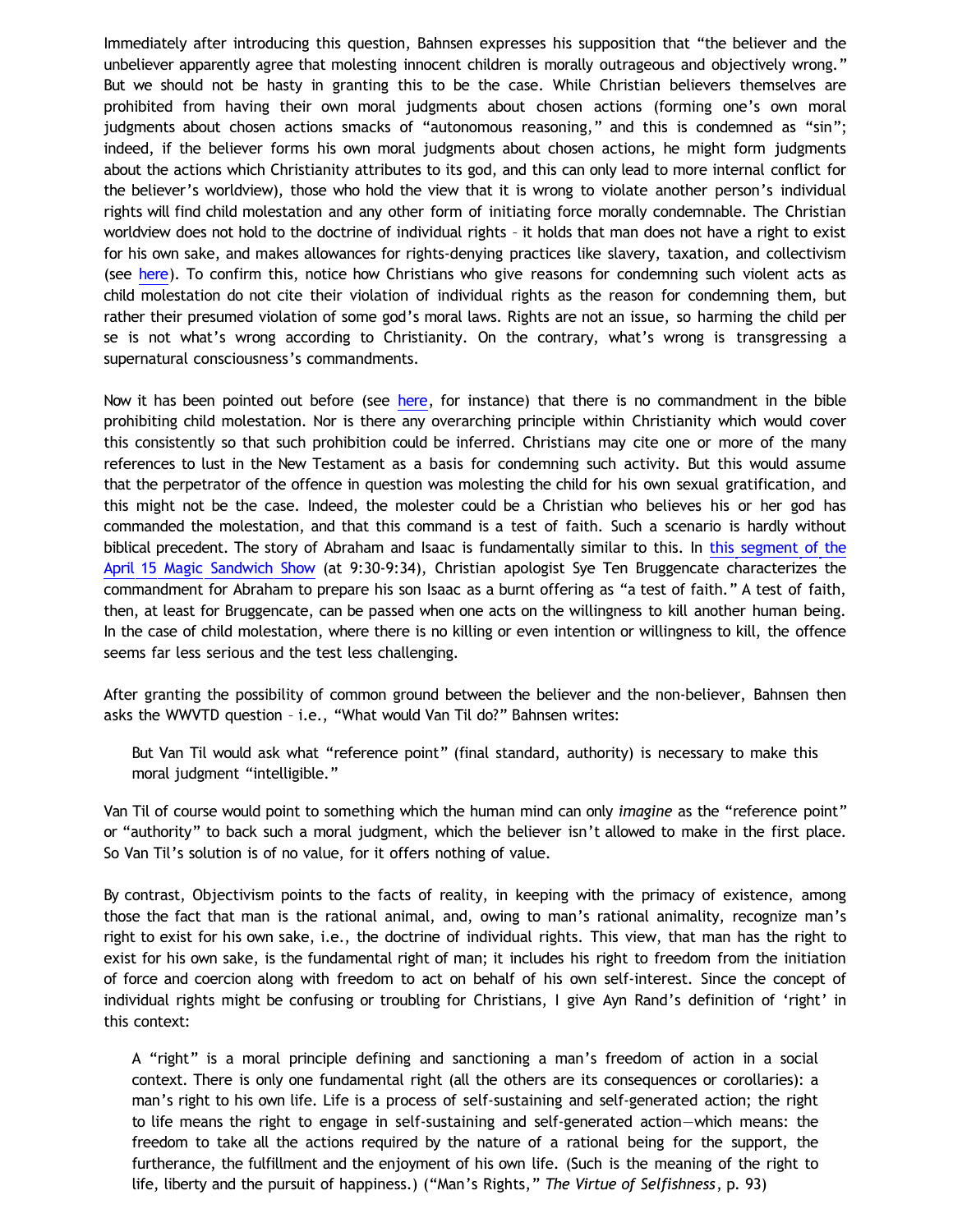So to answer Bahnsen's reference to Van Til, the "reference point" necessary for providing both the basis and the intelligibility of the moral judgment that child molestation is wrong – evil, in fact – is the doctrine that man has a "right to his own life," and all other rights which are "its consequences or corollaries." If the presuppositionalist wants to deny or denounce man's individual rights, then he is free to relinquish them insofar as they apply to himself (lest he be a hypocrite). In keeping with the doctrine of individual rights, no one has a right to force you to enjoy your rights, for they are not "God-given." One has one's own nature as a rational animal to thank for them. If rights are "given," then they can be taken away. There is no right to take away someone else's rights; that would constitute a contradiction. One can surrender his own rights, but there is no right to force someone to do this.

## When Bahnsen says:

Surely no autonomous or unbelieving presupposition or fundamental outlook will suffice, since each one, upon analysis, reduces to subjectivism in ethics, in which case child molestation could not be condemned as absolutely or objectively immoral, but simply taken as generally not preferred

he's telling the believer to turn off all willingness to consider alternative viewpoints, including the fact that child molestation is wrong due to its rights-denying nature. Bahnsen would prefer that his readers simply assume, on Bahnsen's say so, that no non-Christian philosophy could possibly have any rational substance to offer on the matter. Bahnsen acts like a lawyer who would prefer that the jury not be allowed to hear opposing arguments. Bahnsen wants his readers to take on his say so his claim that "each [alternative " outlook"], upon analysis, reduces to subjectivism in ethics." We can be certain that Bahnsen wants readers to find his say so on this matter sufficient, for he does not provide *any* analysis of "each" alternative outlook. His mere affirmation is to be regarded as a substitute for evidence. Indeed, if a position in fact " reduces to subjectivism in ethics," what *objective* objection could Bahnsen possibly have against it, given his own worldview's overt commitment to subjectivism? (See [here](http://bahnsenburner.blogspot.com/2010/02/how-theism-violates-primacy-of.html).)

When Bahnsen characterizes alternative worldviews as having nothing better than the view that "child molestation could not be condemned as absolutely or objectively immoral, but simply taken as generally not preferred," he's denouncing something far closer to his own Christian than a genuinely *objective* worldview – i.e., one premised on and consistently developed in keeping with, the primacy of existence metaphysics and committed to the doctrine of individual rights. On Bahnsen's Christianity, it is certainly conceivable that the Christian god could, given its omnipotence and sovereignty, command an individual to molest a child, just as, according to Genesis 22, it commanded Abraham to kill his own son. And in such a case disobeying this commandment would be wrong, not the molesting of the child. And that's pretty much the point in Christianity: what is "wrong" according to Christianity is not hurting others, violating their rights, destroying their values, or depriving them of what they need to live, but *disobeying some divine commandment*. A person who disobeys a divinely authorized commandment to molest a child would be disobeying a divine commandment, and therefore "wrong," regardless of what his own moral judgment might determine he should do.

Bahnsen's main beef with critics who raise the problem of evil against Chrisitanity, is that they've forgotten a key premise in their inference. Bahnsen writes:

Notice also that the usual presentations of the apparent contradiction within the Christian premises about God omit the equally important premise that God has a morally sufficient reason for the suffering and evil that He foreordains. With the addition of that biblical premise, there is no *logical* problem of evil left.

Bahnsen thinks the critics' argument should be revised. Instead of reading as follows:

P1: God is powerful enough to prevent evil.

P2: God is good enough not to want evil.

P3: Evil exists.

C: Therefore, Christianity is internally contradictory and consequently cannot be true.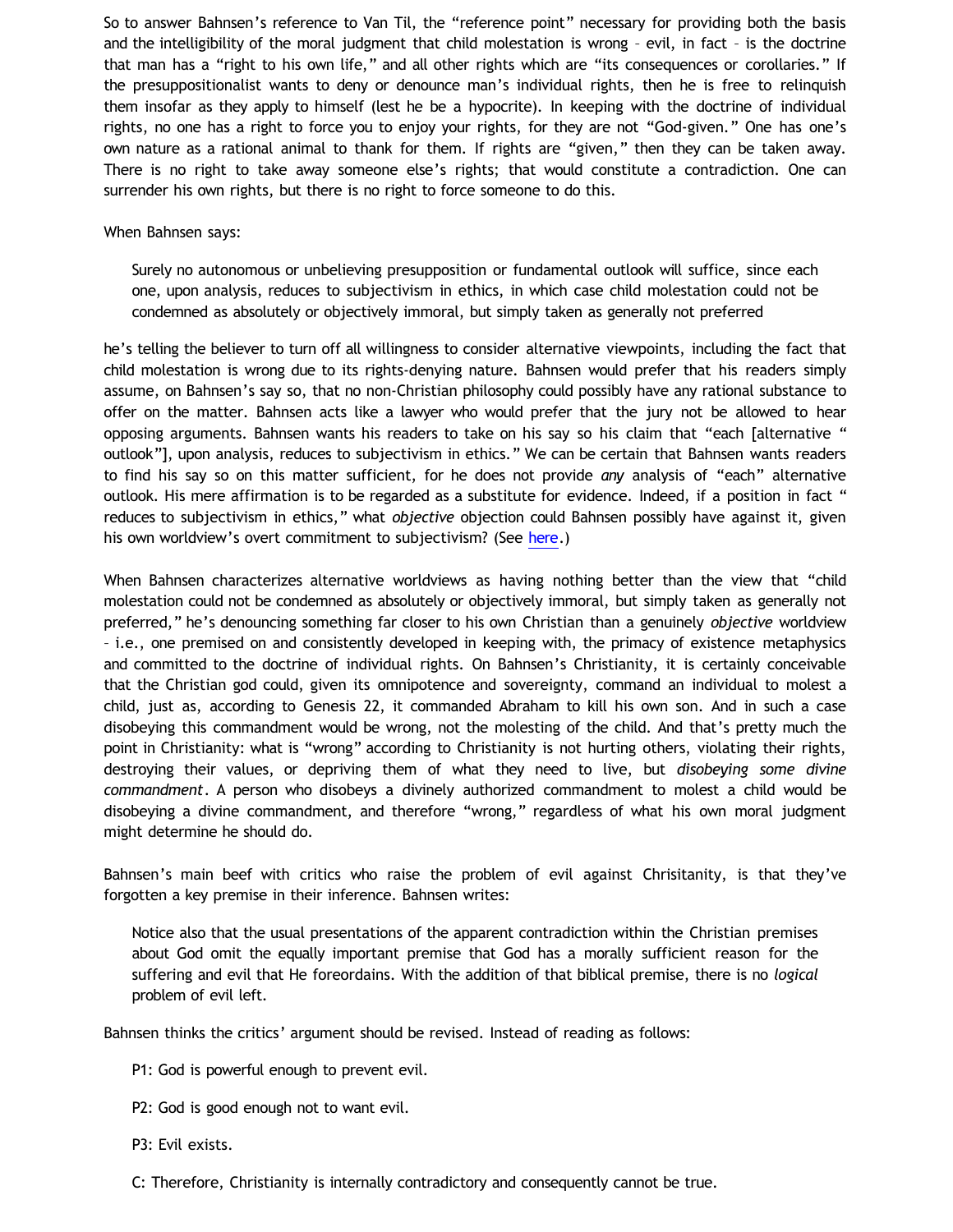Bahnsen thinks it should proceed thusly:

- P1: God is powerful enough to prevent evil.
- P2: God is good enough not to want evil.
- P3: Evil exists.

*P4: God has a morally sufficient reason for the suffering and evil that He foreordains.*

C: Therefore, there's no logical problem of evil!

Premises 1 and 2 represent claims about the Christian god which Christianity wants its believers to accept. So the apologist is forced to contend with these. Premise 3 is not only an empirical fact about reality (given man's nature as a biological organism, he faces the fundamental alternative of life and death, requiring values in order to live, and there are things in reality which threaten his values, including the standard of his values, i.e., his very life), it is also something which Christianity teaches (generally Christianity puts the blame for the existence of evil on man's shoulders, even though at the same time it teaches that men are predestined to do what they do by the "counsel" of the Christian god which informs its "plan" for human history).

So as an internal critique of Christianity, the problem of evil so argued is quite damning indeed.

Bahnsen's preferred version of the argument, which is intended to avoid the damning conclusion of the critics' argument, introduces premise 4, namely the claim that "God has a morally sufficient reason for the suffering and evil that He foreordains."

This premise is problematic from an apologetic perspective for two fundamental reasons.

First, Bahnsen does not validate the notion that there is such a thing as a "morally sufficient reason for... suffering and evil." Since evil is anti-value, this is no different from saying "there's a pro-value reason for allowing the destruction of values." The very notion spells its own demise, and is thus self-contradictory. The notion that there is a "morally sufficient reason for [allowing] suffering and evil" can only imply that " the moral" on this view is not opposed to evil. Indeed, it can only imply that Christianity has a morally cozy relationship with evil.

But suppose the Christian rejects the values-based interpretation of evil. Would the prima facie internal contradiction simply go away at that point? No, it wouldn't. If "evil" is alternatively defined as that which is "anti-God," then Bahnsen's premise essentially reduces to the view that there is a pro-God reason for allowing anti-God things, or: a morally sufficient reason for allowing anti-God phenomena. It should be no surprise that Bahnsen does not elaborate what "a morally sufficient reason for the suffering and evil that He foreordains" might mean when broken down and analyzed: either way one slices it, it comes up internal contradictions.

Second, Bahnsen never clues us in on what specifically this allegedly "morally sufficient reason for the suffering and evil that [the Christian god] foreordains" might be. We are basically told, sight unseen, that something is not allowed to enter into our awareness, should nonetheless be evaluated as "morally sufficient." Bahnsen assumes that his god has a "reason for the suffering and evil that He foreordains," and he assures us that this reason is "a morally sufficient reason." But how is anyone supposed to know that the supposed reason which the Christian god has "for the suffering and evil that He foreordains" is indeed "morally sufficient"? Blank out.

This is like coming to a great ravine and being told that there's a bridge connecting to the other side, and that this bridge, which we don't see and are not shown, is safe and sturdy, sufficient for our crossing. Christianity requires a mindset which accepts such evaluations in the absence of what is being evaluated. And we're expected to accept this as knowledge. We are in effect expected to *imagine* a bridge that does not exist and accept the claim that the bridge which we are imagining will be sufficient to allow us to cross to the other side.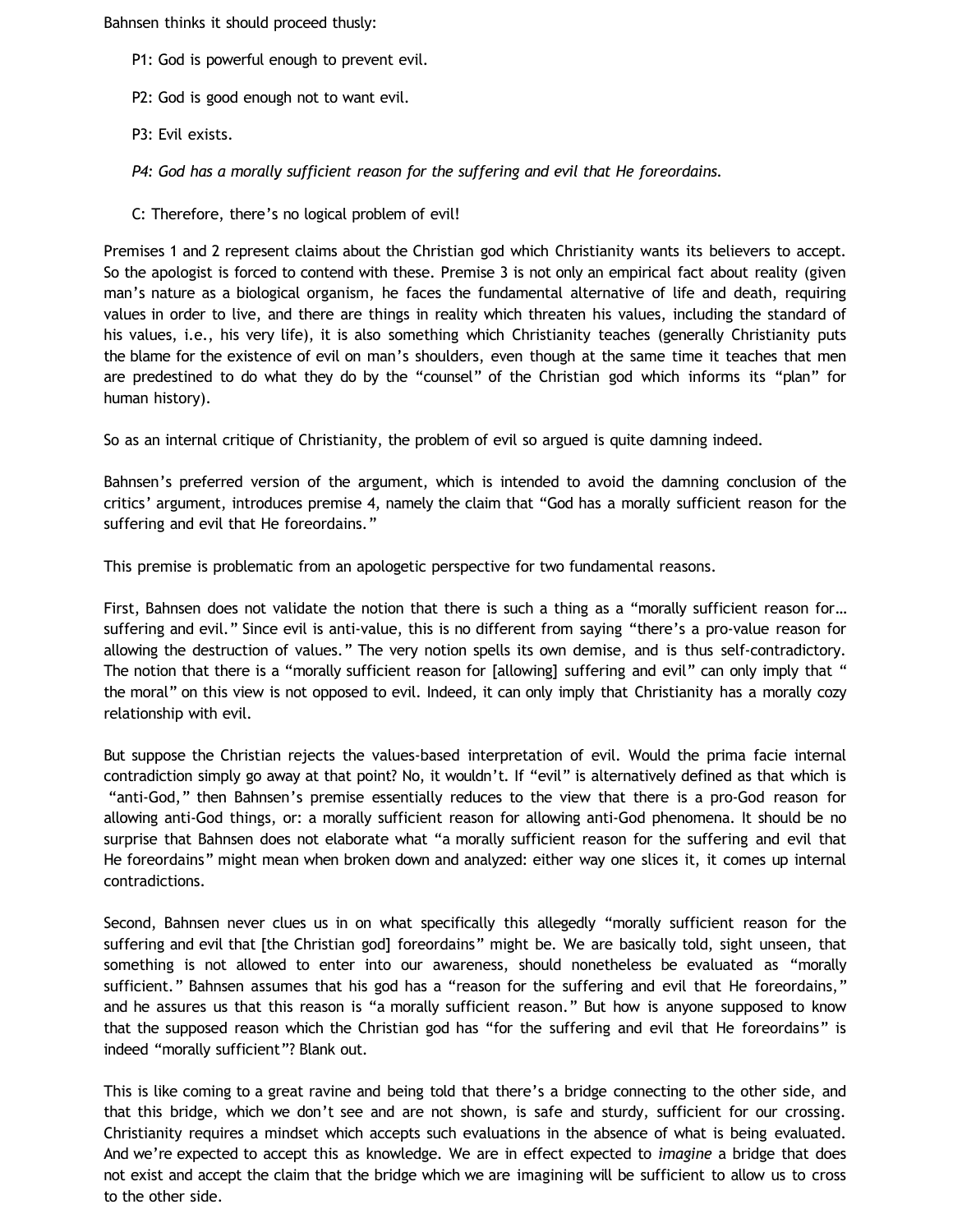Bahnsen's sight-unseen evaluation flies in the face of that very favorite of presuppositionalist interrogatory tactics, the question "How do you know that?" When Bahnsen tells me that his god has "a morally sufficient reason for the suffering and evil that He foreordains," clearly he's expecting me to accept this claim as knowledge. But then I must ask: How could I *know* this? If I accept this claim and repeat it to the presuppositionalist, and the presuppositionalist had the consistent tenacity to ask me, "How do you know that?" I wouldn't have any rational basis to answer him. I would be stuck in the very corner into which the presuppositionalist wants to confine me. Even worse, I would have to accept the morally contradictory premise of "a morally sufficient reason" for authoring evil. So not only would I lack any epistemological basis for accepting such a claim, I would be accepting a self-contradictory position if I accepted it!

None of this troubles Bahnsen, however. He's content to assume that such a notion as "a morally sufficient reason for" evil is unquestionably sound, and simply affirms it in passing, hoping no one catches on. He thinks this notion is all that's need to put a lid on the problem of evil, and then he's off to redirect the reader's attention onto something else. But in fact, he has not resolved the problem. What Bahnsen has accomplished is to make his god into a morally self-contradictory ogre. Indeed, Christian faith is said to be all about "trusting" the Christian god. But if this god has "a morally sufficient reason" to allow – or worse, " foreordain" – evil, how can it be trusted? Trusting a person means we have confidence that this person will not betray our values. But a person who has "a morally sufficient reason" to destroy values is simply not trustworthy. So Bahnsen only manages to make the mess bigger than it was before he came onto the scene.

But as if that weren't enough, he doesn't stop there. Bahnsen is anxious to redirect the focus of his response to the problem of evil away from its philosophical difficulties and onto what he thinks is a more manageable playing field, namely psychology. Unfortunately this doesn't do him any good. Observe again what he states at this point:

Everyone struggles *psychologically* to take God on His word here, to be sure, but that is different from there being an intellectual incongruity within the Christian faith. Unbelievers will not give up their psychological resistance to that premise until God offers His rationale for evil to them for inspection and approval – which is subtle but incontestable evidence that they beg the question, holding that God cannot be proven to be the final authority until *they* are first acknowledged as the final authority.

First of all, by "everyone" here, Bahnsen must mean theists – people who believe there's a god in the first place. Belief in a god is the starting point, not for a worldview proper for man, but for all kinds of logical problems, including (but not limited to) the problem of evil. And of course, when a person makes a blanket statement like this about "everyone," he's naturally including himself, and thus Bahnsen is acknowledging that *he* "struggles *psychologically*" with the problem of evil. But if it were so easy to dispel the problem of evil as Bahnsen thinks he can do with the addition of one premise (which he does not explain, inform or defend), then why should there be any psychological struggle here?

Bahnsen wants his readers to think that the psychological difficulties raised by the problem of evil do not indicate or stem from "an intellectual incongruity within the Christian faith." But psychological conflict does not arise causelessly. Indeed, psychological conflict is a result from the mind's unsuccessful attempt to integrate two contrary beliefs. If I'm out with friends one evening and they want to order a round of drinks, I will be conflicted if I go along with this because I refuse to drink and drive. So I don't go along with it. But Bahnsen's view amounts to saying that such psychological conflict does not indicate a real problem. If I were to adopt his view of the psychological struggle posed by the problem of evil, I would say that drinking with friends over dinner and later driving myself home posed no "intellectual incongruity," when in fact I know that such action has a good probability in resulting in the destruction of my values. Since I am dedicated to protecting my values, I go with my moral judgment and pass on having the drinks. So I remain loyal to my worldview and do not partake in Bahnsen's.

When Bahnsen says that "unbelievers will not give up their psychological resistance to that premise," the premise he has in mind is the one which he introduced, namely: "God has a morally sufficient reason for the suffering and evil that He foreordains." Really, the premise which I reject is the one which this statement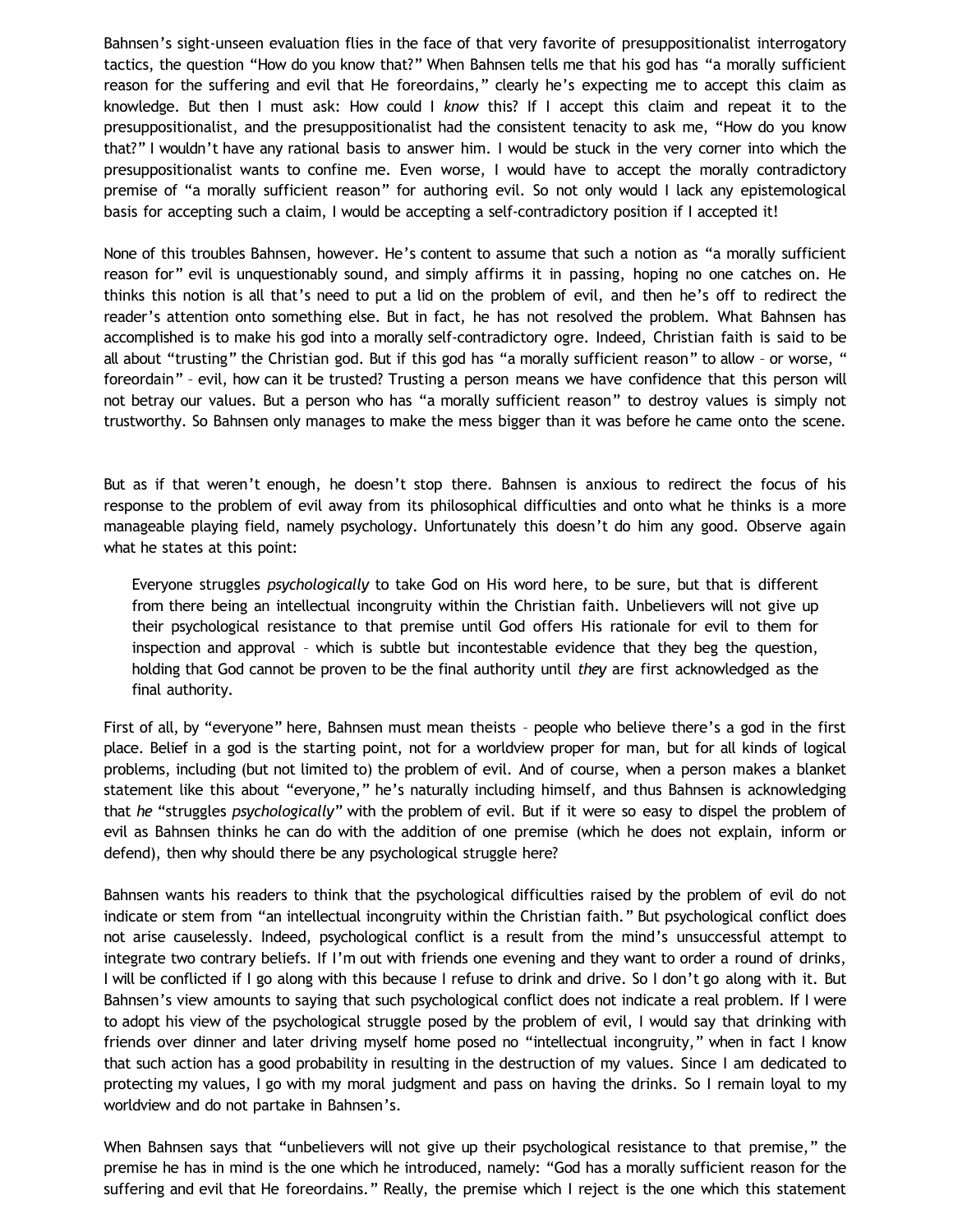assumes, as I pointed out above, namely the assumption that there is such a thing as "a morally justifiable reason" for allowing (let alone "foreordaining") evil. As I pointed out, Bahnsen has not argued for the philosophical soundness of such a notion, and I've pointed out that it is in fact self-contradictory in the context of *objective* morality. So my resistance to Bahnsen's beloved premise is not "psychological" in nature – since I have not accepted it and subsequently attempted to integrate it with truths which conflict with it. Rather, my resistance is philosophical in nature, so it never enters the confines of my psychology as something I've tried to accept as truth. I know it's not truthful, so I don't "struggle" with it. But Bahnsen does, and he believed "everyone" else did, too.

Bahnsen still wants to put the blame on non-Christians though. He's never satisfied with defending a Christian position unless and until he can turn the occasion into an opportunity to belittle non-believers, especially critics who point out problems within Christianity. Bahnsen resents non-believers who seek to understand something before they pass moral judgment on it. That is precisely what he objects to when he says that non-believers will resist the premise he offers in order to quell the problem of evil "until God offers His rationale for evil to them for inspection and approval." Bahnsen is angry at non-believers for having the audacity not to accept the claims of Christian apologists on their mere say so. If Bahnsen posits the notion of "a morally sufficient reason" for allowing or "foreordaining" suffering and evil, he's frustrated when people don't accept this notion when he affirms it as a token of faith.

So while Bahnsen is clearly unable to solve the problem of evil philosophically, he actually has two psychological conflicts to struggle with. One he's already identified – namely the task of trying to integrate a series of contradictory claims into his overall worldview. No thinker can ever succeed at this task, which is why he's so confident in stating that "everyone" struggles with this. His other psychological conflict is in dealing with the fact that many people will simply not accept his claims on his mere say so, many people will not accept the bible's claims on its mere say so, and thus he resents people for insisting on understanding things before they accept another person's evaluation of that thing, especially when its contradictions are so obvious and so striking as they are in the problem of evil.

Meanwhile, hoping his readers ignore the facts that

(a) Bahnsen has not provided a philosophically viable solution to the problem of evil;

(b) the "solution" which he does offer tells us that "morality" on his view is not a basis on which one can reliably and consistently oppose evil (for it explicitly allows for such a thing as "a morally sufficient reason" for allowing and even *foreordaining* suffering and evil); and

(c) psychological conflict, which Bahnsen acknowledges on the part of theists when they consider the problem of evil, indicates that there's something wrong with what they're trying to accept as knowledge and integrate with the broader sum of their knowledge,

Bahnsen wants his readers to think that non-Christians who do not accept his garbage on his say so are providing "subtle but incontestable evidence that they beg the question, holding that God cannot be proven to be the final authority until *theyinternal critique* of the *Christian worldview*. While its findings as such imply that the Christian god is simply not real, it is not specifically an argument for disproving its existence. Its conclusion can certainly be incorporated into a larger argument which concludes that the Christian god does not exist; but as such the problem of evil is focused on exposing the logical incongruity of positions affirmed within and necessitated by the Christian worldview.

Moreover, it is not an instance of begging the question when someone seeks to *understand* a position before accepting another person's *evaluations* of that same position. Bahnsen tells us that the reason why his god "foreordains" suffering and evil is "a morally sufficient reason" for doing so. But how can one accept such a judgment on something that remains concealed? Since Bahnsen does not tell us what his reason is, we cannot share his enthusiasm for this evaluation, especially when the very notion of "a morally sufficient reason" for allowing or "foreordaining" suffering and evil very strongly seems self-contradictory on the face of it. Desiring to see a bridge we're told to believe is safe and sturdy when there is no bridge in sight, is not an instance of begging the question. Bahnsen keeps something concealed from the non-believer and then accuses him of begging the question when the non-believer does not accept his claims about what he's kept concealed on his say so. If Bahnsen knew what this alleged "morally sufficient